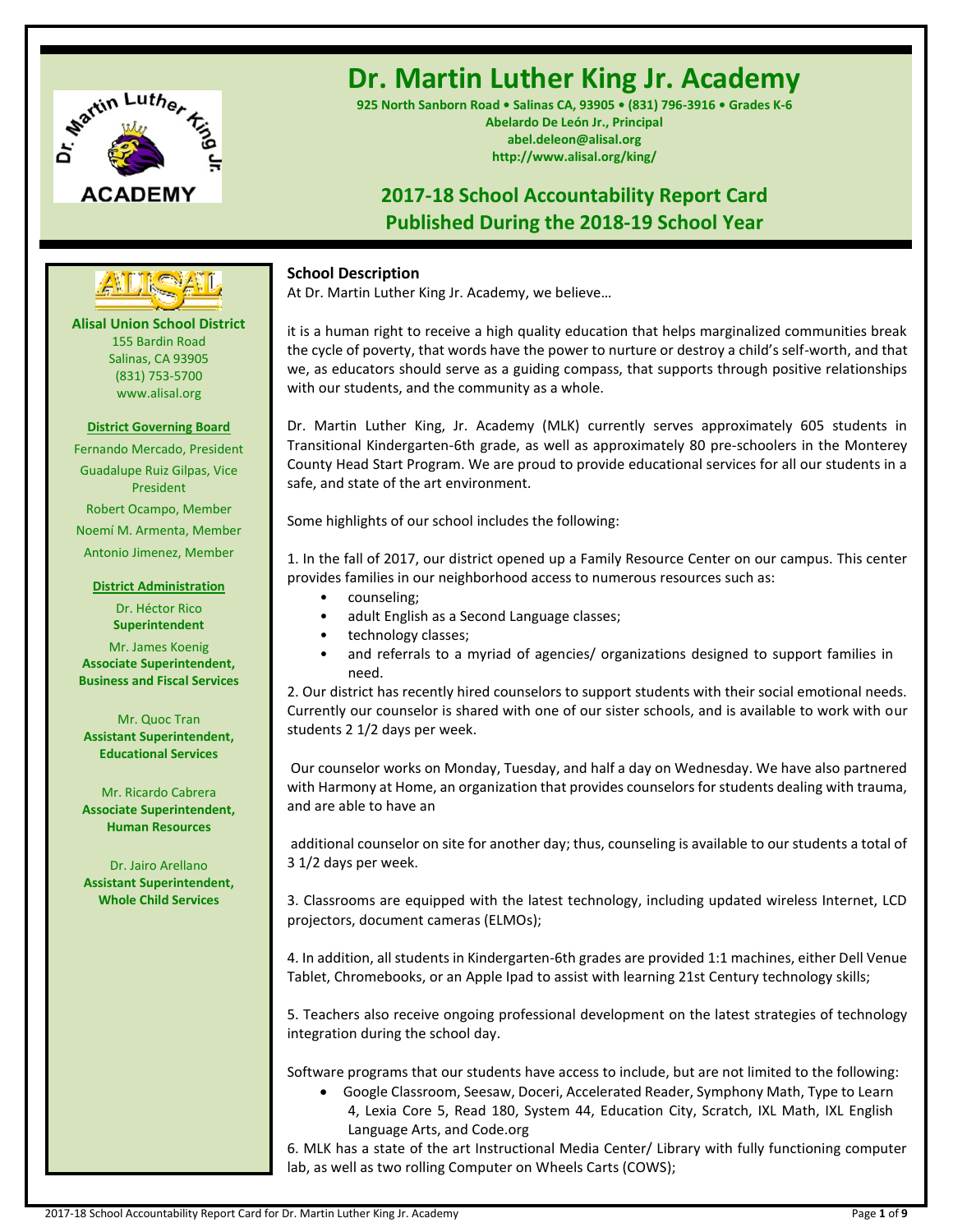7. MLK has a Before School Program (BSP), as well as After School Program (ASP) that serves over 120 students on a daily basis. During our ASP, students are able to participate in:

- Drumline;
- Trumpets;
- Mariachi Program (brass instruments);
- Folkloric Dance

8. MLK also has programs available to our students on Saturdays via a partnership with Hartnell Community College which are the NASA SEMA Program, and the nationally recognized Coder Dojo Academy;

9. MLK is also the hub for fall sports in the Alisal Union School District as we house volleyball, soccer, and flag football games on our school grounds.

10. MLK students have access to an outdoor garden for use during the school day, and during our After School Program.

11. MLK teachers meet in a revamped Instructional Coach's office/ Workroom where they have access to resources such as guided reading books, and an area where they are able to collaborate during Grade Level Team meetings.

12. MLK is currently in the 4th year implementation of the Positive Behavior Intervention and Supports (PBIS) Model. Students are recognized for their positive behavior, and understand the mantra of being Ready, Responsible, and

Respectful scholars.

13. MLK teachers have identified a Problem of Practice (PoP), which is a lack of consistency in a school wide writing program, and as such have begun working with a Write Up a Storm coach/consultant to improve writing across all grade levels.

At Dr. Martin Luther King Jr. Academy, our faculty works hard to promote our vision of success and excellence within each student. Each teacher continues to motivate our students to work hard and be self reliant; so that in turn, they can make a positive difference in their community. Students are recognized monthly for academic success and improvement in behavior via our student of the month assemblies, as well as end of trimester Accelerated Reader assemblies.

Teachers and all staff members are continuously working to provide all of our students with the best educational experience possible.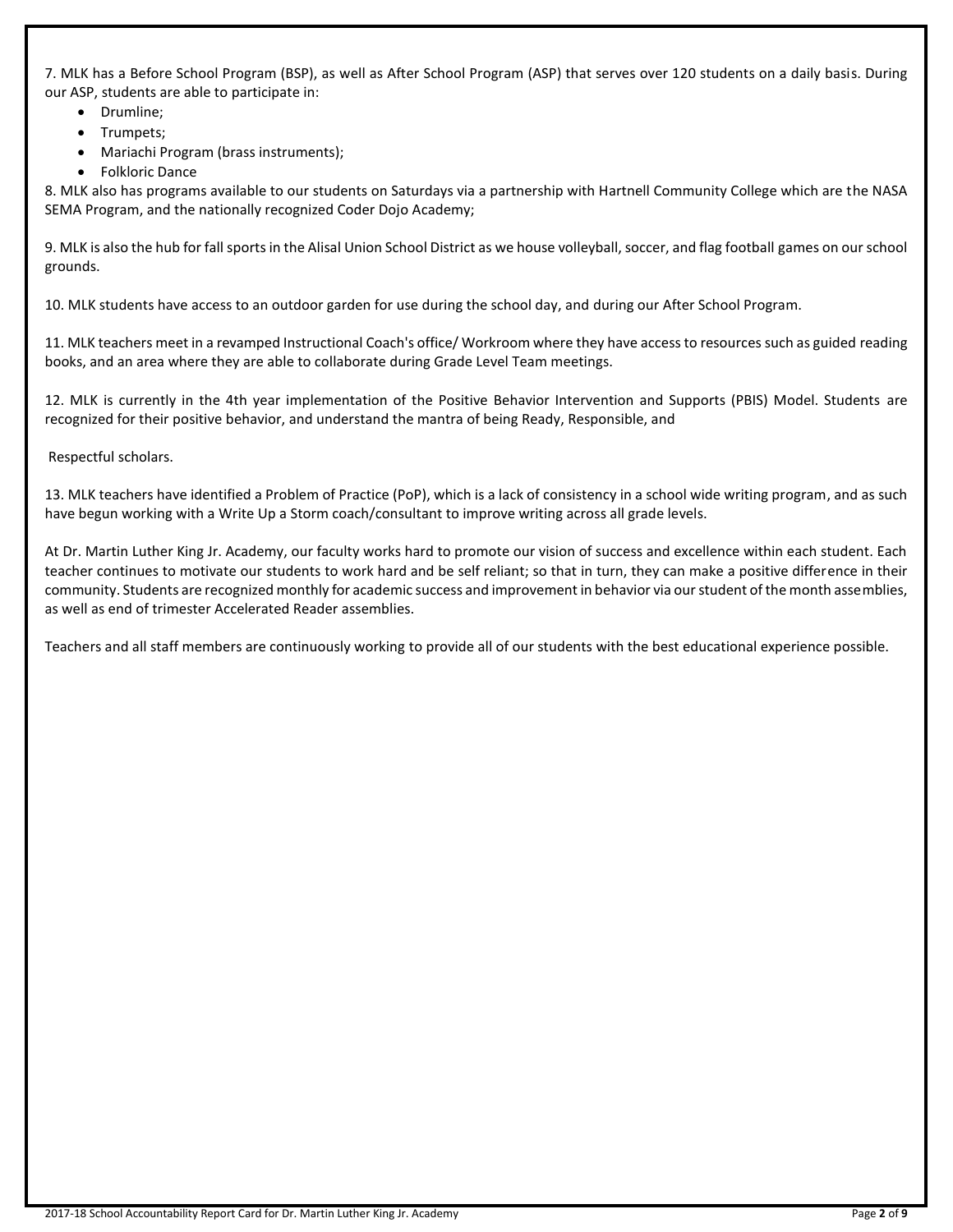# **About the SARC**

By February 1 of each year, every school in California is required by state law to publish a School Accountability Report Card (SARC). The SARC contains information about the condition and performance of each California public school. Under the Local Control Funding Formula (LCFF) all local educational agencies (LEAs) are required to prepare a Local Control and Accountability Plan (LCAP), which describes how they intend to meet annual school-specific goals for all pupils, with specific activities to address state and local priorities. Additionally, data reported in an LCAP is to be consistent with data reported in the SARC.

- For more information about SARC requirements, see the California Department of Education (CDE) SARC web page at [https://www.cde.ca.gov/ta/ac/sa/.](https://www.cde.ca.gov/ta/ac/sa/)
- For more information about the LCFF or LCAP, see the CDE LCFF web page at [https://www.cde.ca.gov/fg/aa/lc/.](https://www.cde.ca.gov/fg/aa/lc/)
- For additional information about the school, parents/guardians and community members should contact the school principal or the district office.

| 2017-18 Student Enrollment by Grade Level |                           |  |  |
|-------------------------------------------|---------------------------|--|--|
| <b>Grade Level</b>                        | <b>Number of Students</b> |  |  |
| Kindergarten                              | 98                        |  |  |
| Grade 1                                   | 84                        |  |  |
| Grade 2                                   | 94                        |  |  |
| Grade 3                                   | 88                        |  |  |
| Grade 4                                   | 92                        |  |  |
| Grade 5                                   | 97                        |  |  |
| Grade 6                                   | 59                        |  |  |
| <b>Total Enrollment</b>                   | 612                       |  |  |

| 2017-18 Student Enrollment by Group        |                                    |  |  |  |
|--------------------------------------------|------------------------------------|--|--|--|
| <b>Group</b>                               | <b>Percent of Total Enrollment</b> |  |  |  |
| <b>Black or African American</b>           | 0.0                                |  |  |  |
| American Indian or Alaska Native           | 0.0                                |  |  |  |
| Asian                                      | 0.0                                |  |  |  |
| Filipino                                   | 0.0                                |  |  |  |
| <b>Hispanic or Latino</b>                  | 98.4                               |  |  |  |
| <b>Native Hawaiian or Pacific Islander</b> | 0.0                                |  |  |  |
| White                                      | 0.7                                |  |  |  |
| <b>Socioeconomically Disadvantaged</b>     | 94.1                               |  |  |  |
| <b>English Learners</b>                    | 88.7                               |  |  |  |
| <b>Students with Disabilities</b>          | 3.9                                |  |  |  |
| <b>Foster Youth</b>                        | 0.0                                |  |  |  |

# **A. Conditions of Learning**

#### **State Priority: Basic**

The SARC provides the following information relevant to the State priority: Basic (Priority 1):

- Degree to which teachers are appropriately assigned and fully credentialed in the subject area and for the pupils they are teaching;
- Pupils have access to standards-aligned instructional materials; and
- School facilities are maintained in good repair

| <b>Teacher Credentials</b>                         |           |           |       |  |  |  |
|----------------------------------------------------|-----------|-----------|-------|--|--|--|
| Dr. Martin Luther King Jr. Academy                 | $16 - 17$ | $17 - 18$ | 18-19 |  |  |  |
| <b>With Full Credential</b>                        | 28        | 25        | 21    |  |  |  |
| <b>Without Full Credential</b>                     | 2         | 1         | 3     |  |  |  |
| <b>Teaching Outside Subject Area of Competence</b> | 0         | o         |       |  |  |  |
| <b>Alisal Union School District</b>                | $16 - 17$ | $17 - 18$ | 18-19 |  |  |  |
| With Full Credential                               |           |           | 5     |  |  |  |
| <b>Without Full Credential</b>                     |           |           |       |  |  |  |
| <b>Teaching Outside Subject Area of Competence</b> |           |           |       |  |  |  |

| Teacher Misassignments and Vacant Teacher Positions at this School |  |  |  |  |  |  |  |
|--------------------------------------------------------------------|--|--|--|--|--|--|--|
| Dr. Martin Luther King Jr.<br>$18-19$<br>$16 - 17$<br>$17 - 18$    |  |  |  |  |  |  |  |
| Teachers of English Learners                                       |  |  |  |  |  |  |  |
| Total Teacher Misassignments                                       |  |  |  |  |  |  |  |
| <b>Vacant Teacher Positions</b>                                    |  |  |  |  |  |  |  |

Note: "Misassignments" refers to the number of positions filled by teachers who lack legal authorization to teach that grade level, subject area, student group, etc.

\*Total Teacher Misassignments includes the number of Misassignments of Teachers of English Learners.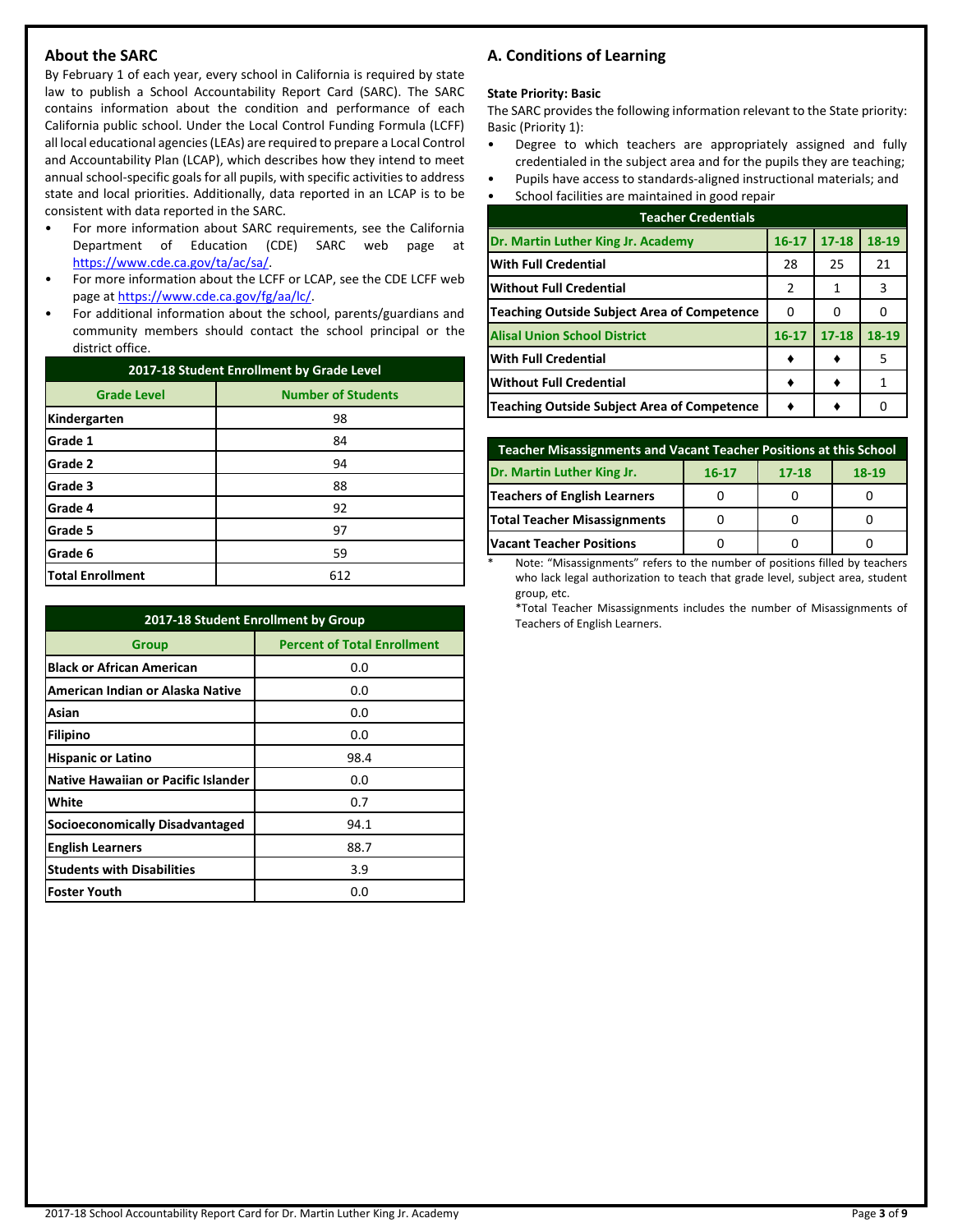# **Quality, Currency, Availability of Textbooks and Instructional Materials (School Year 2018-19)**

In order to meet requirements for common core state standards (CCSS), materials were updated as part of the 2018 adoption.

K-6 Wonders is used to teach all Language Arts standards. In K-6, teachers use Eureka Math.

| <b>Textbooks and Instructional Materials</b><br>Year and month in which data were collected: 2018 |                                                                                                          |             |  |  |  |
|---------------------------------------------------------------------------------------------------|----------------------------------------------------------------------------------------------------------|-------------|--|--|--|
| <b>Core Curriculum Area</b>                                                                       | <b>Textbooks and Instructional Materials/Year of Adoption</b>                                            |             |  |  |  |
| <b>Reading/Language Arts</b>                                                                      | McMillan / McGraw-Hill, Wonders- K-3, Adopted 2017<br>McMillan / McGraw-Hill, Wonders- 4-6, Adopted 2018 |             |  |  |  |
|                                                                                                   | The textbooks listed are from most recent adoption:                                                      | Yes         |  |  |  |
|                                                                                                   | Percent of students lacking their own assigned textbook:                                                 | $\mathbf 0$ |  |  |  |
| <b>Mathematics</b>                                                                                | Eureka Math, Adopted 2018<br>The textbooks listed are from most recent adoption:                         | Yes         |  |  |  |
|                                                                                                   | Percent of students lacking their own assigned textbook:                                                 | $\Omega$    |  |  |  |
| <b>Science</b>                                                                                    | Delta Foss- (Kinder-5th grades) - Adopted 2007<br>McGraw-Hill- (6th grade) - Adopted 2006                |             |  |  |  |
|                                                                                                   | The textbooks listed are from most recent adoption:                                                      | Yes         |  |  |  |
|                                                                                                   | Percent of students lacking their own assigned textbook: 0                                               |             |  |  |  |
| <b>History-Social Science</b>                                                                     | McGraw-Hill, Vistas-Adopted 2006                                                                         |             |  |  |  |
|                                                                                                   | The textbooks listed are from most recent adoption:                                                      | Yes         |  |  |  |
|                                                                                                   | Percent of students lacking their own assigned textbook:                                                 | 0           |  |  |  |

Note: Cells with N/A values do not require data.

# **School Facility Conditions and Planned Improvements (Most Recent Year)**

Our campus was built in 2002 and does not have any portable buildings currently in use. Our campus includes a computer lab, library and multipurpose Room. Our play area includes Four Squares, Hopscotch games, one play structure, basketball and volleyball courts and tetherball courts.

We have one day custodian and two night custodians who keep our facilities clean. This work force has provided us with a clean campus. Our cafeteria, classrooms, and rest rooms are cleaned daily. District maintenance staff takes care of the landscape and responds to requests for repair.

| <b>School Facility Good Repair Status (Most Recent Year)</b><br>Year and month in which data were collected: August, 2018 |                      |                                                            |  |  |  |
|---------------------------------------------------------------------------------------------------------------------------|----------------------|------------------------------------------------------------|--|--|--|
| <b>System Inspected</b>                                                                                                   | <b>Repair Status</b> | <b>Repair Needed and</b><br><b>Action Taken or Planned</b> |  |  |  |
| Systems:<br>Gas Leaks, Mechanical/HVAC, Sewer                                                                             | Good                 |                                                            |  |  |  |
| Interior:<br><b>Interior Surfaces</b>                                                                                     | Good                 |                                                            |  |  |  |
| Cleanliness:<br>Overall Cleanliness, Pest/ Vermin Infestation                                                             | Good                 |                                                            |  |  |  |
| Electrical:<br>Electrical                                                                                                 | Good                 |                                                            |  |  |  |
| <b>Restrooms/Fountains:</b><br>Restrooms, Sinks/ Fountains                                                                | Good                 |                                                            |  |  |  |
| Safety:<br>Fire Safety, Hazardous Materials                                                                               | Good                 |                                                            |  |  |  |
| Structural:<br>Structural Damage, Roofs                                                                                   | Good                 |                                                            |  |  |  |
| External:<br>Playground/School Grounds, Windows/Doors/Gates/Fences                                                        | Good                 |                                                            |  |  |  |
| <b>Overall Rating</b>                                                                                                     | <b>Exemplary</b>     |                                                            |  |  |  |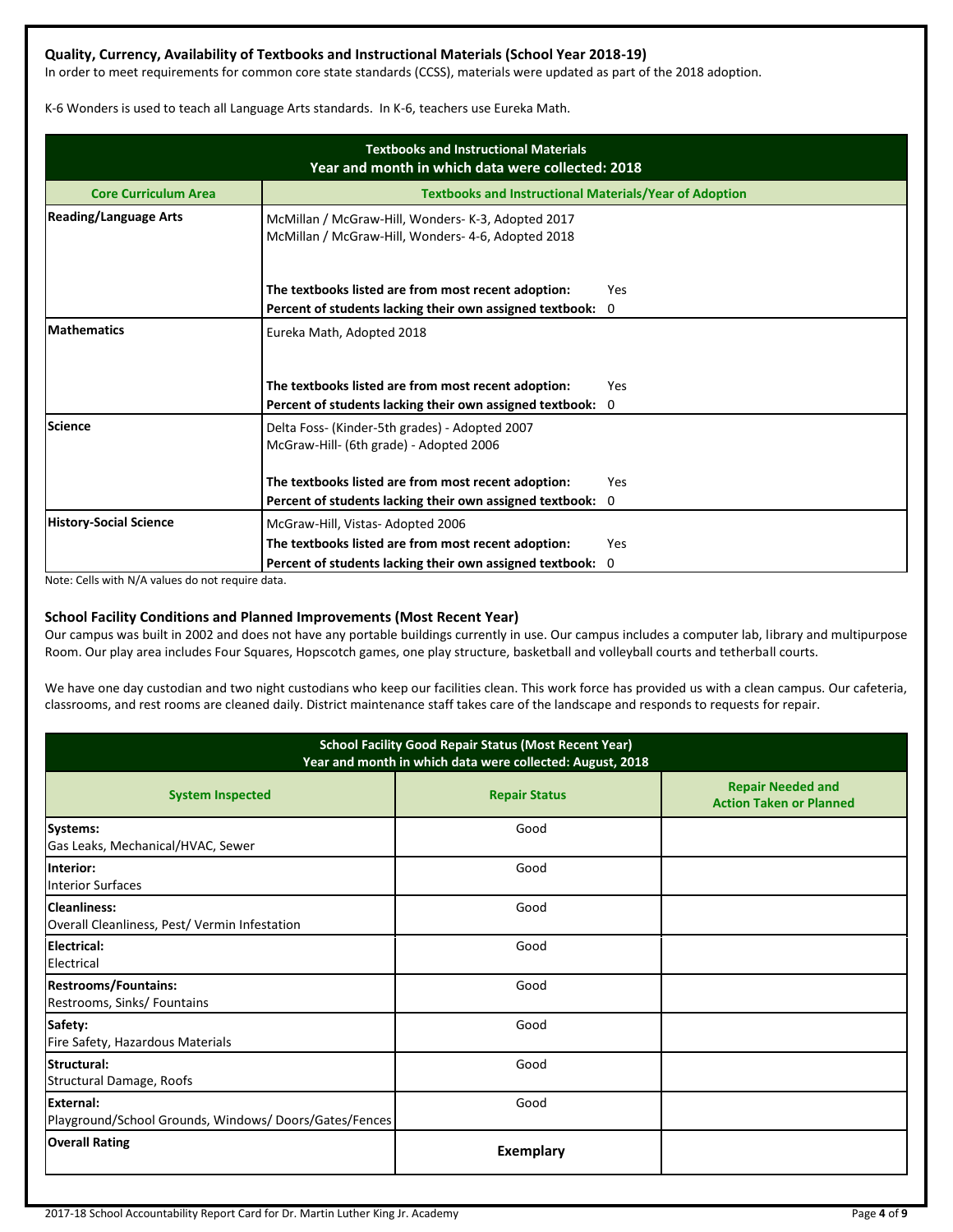# **B. Pupil Outcomes**

#### **State Priority: Pupil Achievement**

The SARC provides the following information relevant to the State priority: Pupil Achievement (Priority 4):

- **Statewide assessments** (i.e., California Assessment of Student Performance and Progress [CAASPP] System, which includes the Smarter Balanced Summative Assessments for students in the general education population and the California Alternate Assessments [CAAs] for English language arts/literacy [ELA] and mathematics given in grades three through eight and grade eleven. Only eligible students may participate in the administration of the CAAs. CAAs items are aligned with alternate achievement standards, which are linked with the Common Core State Standards [CCSS] for students with the most significant cognitive disabilities); and
- The percentage of students who have successfully completed courses that satisfy the requirements for entrance to the University of California and the California State University, or career technical education sequences or programs of study

| 2017-18 CAASPP Results for All Students |                                                                                       |           |           |                 |         |              |  |
|-----------------------------------------|---------------------------------------------------------------------------------------|-----------|-----------|-----------------|---------|--------------|--|
|                                         | Percent of Students Meeting or Exceeding the State Standards<br>$(grades 3-8 and 11)$ |           |           |                 |         |              |  |
| <b>Subject</b>                          | <b>School</b>                                                                         |           |           | <b>District</b> |         | <b>State</b> |  |
|                                         | $16 - 17$                                                                             | $17 - 18$ | $16 - 17$ | $17 - 18$       | $16-17$ | $17 - 18$    |  |
| IELA                                    | 23.0                                                                                  | 23.0      | 28.0      | 32.0            | 48.0    | 50.0         |  |
| Math                                    | 20.0                                                                                  | 18.0      | 21.0      | 23.0            | 37.0    | 38.0         |  |

Note: Percentages are not calculated when the number of students tested is ten or less, either because the number of students in this category is too small for statistical accuracy or to protect student privacy.

Note: ELA and mathematics test results include the Smarter Balanced Summative Assessment and the CAA. The "Percent Met or Exceeded" is calculated by taking the total number of students who met or exceeded the standard on the Smarter Balanced Summative Assessment plus the total number of students who met the standard (i.e., achieved Level 3–Alternate) on the CAAs divided by the total number of students who participated in both assessments.

#### **CAASPP Test Results in Science for All Students**

**Percent of Students Scoring at Proficient or Advanced (meeting or exceeding the state standards)**

|                | lineeting of exceeding the state standards, |               |                 |           |              |           |
|----------------|---------------------------------------------|---------------|-----------------|-----------|--------------|-----------|
| <b>Subject</b> |                                             | <b>School</b> | <b>District</b> |           | <b>State</b> |           |
|                | $16 - 17$                                   | $17 - 18$     | $16 - 17$       | $17 - 18$ | $16 - 17$    | $17 - 18$ |
| <b>Science</b> | N/A                                         | N/A           | N/A             | N/A       | N/A          | N/A       |
|                | .                                           | $\sim$ $\sim$ | $\sim$ $\sim$   |           |              |           |

Note: Cells with N/A values do not require data.

Note: The 2016–17 and 2017–18 data are not available. The CDE is developing a new science assessment based on the Next Generation Science Standards for California Public Schools (CA NGSS). The CAST was pilot-tested in spring 2017 and field-tested in spring 2018. The CAST will be administered operationally during the 2018–19 school year. The CAA for Science was pilot-tested for two years (i.e., 2016–17 and 2017–18) and the CAA for Science will be field-tested in 2018–19.

Note: Science test results include the CAST and the CAA for Science. The "Percent Met or Exceeded" is calculated by taking the total number of students who met or exceeded the standard on the CAST plus the total number of students who met the standard (i.e., achieved Level 3–Alternate) on the CAA for Science divided by the total number of students who participated on both assessments.

#### **State Priority: Other Pupil Outcomes**

The SARC provides the following information relevant to the State priority: Other Pupil Outcomes (Priority 8):

Pupil outcomes in the subject area of physical education

| Grade |        | 2017-18 Percent of Students Meeting Fitness Standards |            |
|-------|--------|-------------------------------------------------------|------------|
| Level | 4 of 6 | 5 of 6                                                | 6 of 6     |
|       | 13 7   | 6.3                                                   | <b>つ</b> 1 |

Percentages are not calculated when the number of students tested is ten or less, either because the number of students in this category is too small for statistical accuracy or to protect student privacy.

| School Year 2017-18 CAASPP Assessment Results - English Language Arts (ELA)<br>Disaggregated by Student Groups, Grades Three through Eight and Eleven                      |       |     |        |       |  |  |  |  |
|----------------------------------------------------------------------------------------------------------------------------------------------------------------------------|-------|-----|--------|-------|--|--|--|--|
| <b>Number</b><br><b>Total</b><br><b>Percent</b><br><b>Percent</b><br><b>Student Group</b><br><b>Enrollment</b><br><b>Met or Exceeded</b><br><b>Tested</b><br><b>Tested</b> |       |     |        |       |  |  |  |  |
| <b>All Students</b>                                                                                                                                                        | 330   | 328 | 99.39  | 23.48 |  |  |  |  |
| Male                                                                                                                                                                       | 171   | 170 | 99.42  | 20.59 |  |  |  |  |
| Female                                                                                                                                                                     | 159   | 158 | 99.37  | 26.58 |  |  |  |  |
| <b>Hispanic or Latino</b>                                                                                                                                                  | 321   | 320 | 99.69  | 23.44 |  |  |  |  |
| White                                                                                                                                                                      | $- -$ | --  | $-$    | --    |  |  |  |  |
| <b>Socioeconomically Disadvantaged</b>                                                                                                                                     | 305   | 304 | 99.67  | 23.03 |  |  |  |  |
| <b>English Learners</b>                                                                                                                                                    | 307   | 307 | 100.00 | 24.76 |  |  |  |  |
| <b>Students with Disabilities</b>                                                                                                                                          | 31    | 31  | 100.00 | 3.23  |  |  |  |  |
| <b>Students Receiving Migrant Education Services</b>                                                                                                                       | 13    | 13  | 100.00 | 7.69  |  |  |  |  |

Note: ELA test results include the Smarter Balanced Summative Assessment and the CAA. The "Percent Met or Exceeded" is calculated by taking the total number of students who met or exceeded the standard on the Smarter Balanced Summative Assessment plus the total number of students who met the standard (i.e., achieved Level 3–Alternate) on the CAAs divided by the total number of students who participated in both assessments.

Note: Double dashes (--) appear in the table when the number of students is ten or less, either because the number of students in this category is too small for statistical accuracy or to protect student privacy.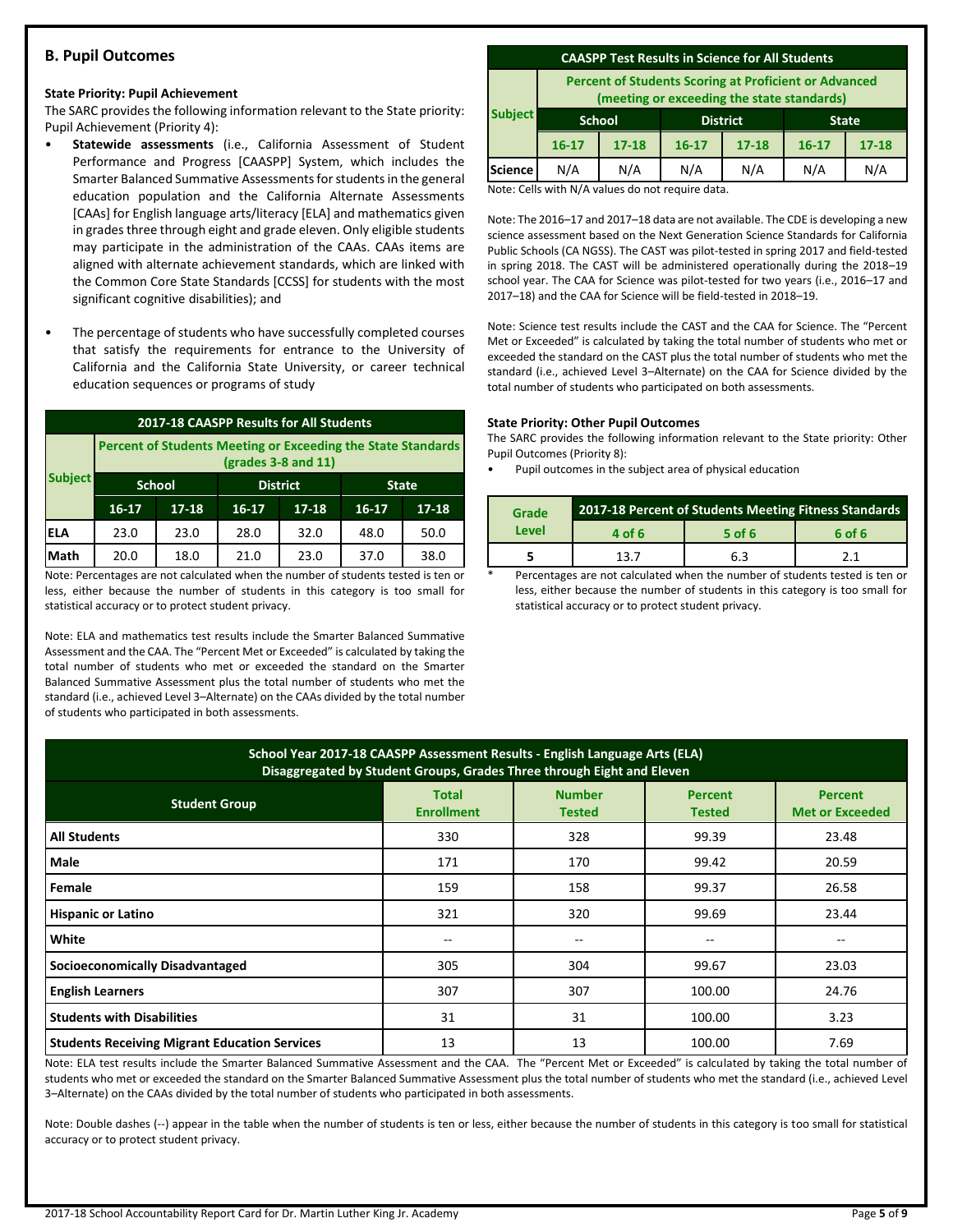Note: The number of students tested includes all students who participated in the test whether they received a score or not; however, the number of students tested is not the number that was used to calculate the achievement level percentages. The achievement level percentages are calculated using only students who received scores.

| School Year 2017-18 CAASPP Assessment Results - Mathematics<br>Disaggregated by Student Groups, Grades Three through Eight and Eleven                                      |     |     |       |       |  |  |  |  |
|----------------------------------------------------------------------------------------------------------------------------------------------------------------------------|-----|-----|-------|-------|--|--|--|--|
| <b>Number</b><br><b>Total</b><br><b>Percent</b><br><b>Percent</b><br><b>Student Group</b><br><b>Enrollment</b><br><b>Met or Exceeded</b><br><b>Tested</b><br><b>Tested</b> |     |     |       |       |  |  |  |  |
| <b>All Students</b>                                                                                                                                                        | 330 | 328 | 99.39 | 17.99 |  |  |  |  |
| Male                                                                                                                                                                       | 171 | 170 | 99.42 | 19.41 |  |  |  |  |
| Female                                                                                                                                                                     | 159 | 158 | 99.37 | 16.46 |  |  |  |  |
| <b>Hispanic or Latino</b>                                                                                                                                                  | 321 | 320 | 99.69 | 17.81 |  |  |  |  |
| White                                                                                                                                                                      |     | $-$ |       |       |  |  |  |  |
| <b>Socioeconomically Disadvantaged</b>                                                                                                                                     | 305 | 304 | 99.67 | 17.11 |  |  |  |  |
| <b>English Learners</b>                                                                                                                                                    | 307 | 307 | 100   | 17.59 |  |  |  |  |
| <b>Students with Disabilities</b>                                                                                                                                          | 31  | 31  | 100   | 0     |  |  |  |  |
| <b>Students Receiving Migrant Education Services</b>                                                                                                                       | 13  | 13  | 100   | 7.69  |  |  |  |  |

Note: Mathematics test results include the Smarter Balanced Summative Assessment and the CAA. The "Percent Met or Exceeded" is calculated by taking the total number of students who met or exceeded the standard on the Smarter Balanced Summative Assessment plus the total number of students who met the standard (i.e., achieved Level 3–Alternate) on the CAAs divided by the total number of students who participated in both assessments.

Note: Double dashes (--) appear in the table when the number of students is ten or less, either because the number of students in this category is too small for statistical accuracy or to protect student privacy.

Note: The number of students tested includes all students who participated in the test whether they received a score or not; however, the number of students tested is not the number that was used to calculate the achievement level percentages. The achievement level percentages are calculated using only students who received scores.

# **C. Engagement**

#### **State Priority: Parental Involvement**

The SARC provides the following information relevant to the State priority: Parental Involvement (Priority 3):

• Efforts the school district makes to seek parent input in making decisions for the school district and each school site

#### **Opportunities for Parental Involvement (School Year 2018-19)**

During the 2018-2019 school year parents will have multiple opportunities to participate in their children's education. These opportunities included attending school wide meetings, sporting events, or via academic awards assemblies. Some of the meetings included the following:

- Parents participated in Parenting/ Leadership classes through the Parenting Partners project, we have a Spring, and a Fall cohort;
- Parents may also attend the Parent Project Jr./ Soluciones Cariñosas parenting classes offered at the MLK Family Resource Center;
- Parents are able to attend Cafecito/ Coffee with the Principal meetings on a monthly basis to receive information on topics of interest for them, i.e. gang awareness, drug awareness, social media safety, etc.
- Parents served on our School Site Council and the English Language Advisory Committee; and were able to make decisions about best strategies for English Learners, and socio-economically disadvantaged students;
- Parents attended district led meetings to give input on issues that affected Dr. Martin Luther King Jr. Academy, i.e. facilities master plan meeting, Local Control Funding Formula Meeting, and annual Title I Meeting

In an effort to celebrate student athletic, and academic successes, all parents were invited to participate in the following:

- Back-to-School Night in the fall and Open House in the spring;
- Monthly Student of the Month awards ceremonies;
- Accelerated Reader Trimester Awards Assemblies;
- Perfect Attendance Trimester Assemblies;
- Weekend athletic games, and Sports Awards Assemblies;

Opportunity to join the The Parent Teacher Club was available at all times, the PTC assisted with student activities after school, as well as instrumental in raising funds to provide additional resources for our students at Dr. Martin Luther King Jr. Academy.

For parent involvement opportunities, please contact Mr. Abelardo De León Jr., Principal, or Mrs. Suzanne Contreras, Assistant Principal at (831) 796- 3916.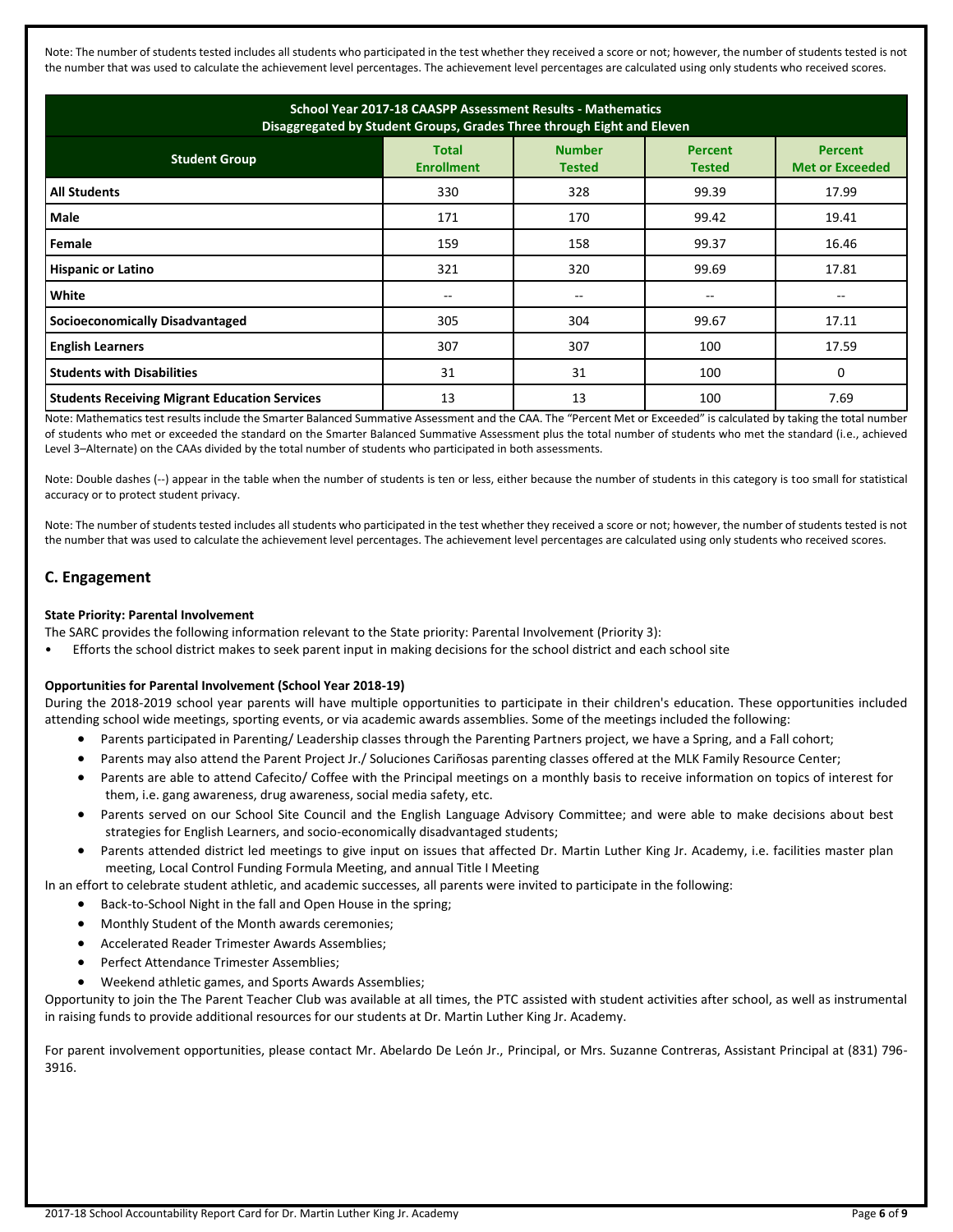#### **State Priority: School Climate**

The SARC provides the following information relevant to the State priority: School Climate (Priority 6):

- Pupil suspension rates;
- Pupil expulsion rates; and
- Other local measures on the sense of safety.

#### **School Safety Plan**

Campus supervisors monitor the school grounds before and after school, at recesses, and at lunchtime. Additionally, during the morning recess, two teachers per grade level are assigned to assist with student supervision. Teachers regularly review the rules for safe, responsible behavior. All visitors are required to sign in at the office, where they receive a visitor's badge. Our campus is fenced in to assist in keeping unwanted persons from wandering through the campus.

The latest revision of our School Safety Plan was completed during the 2018-2019 school year. This revision was presented to parents during a School Site Council meeting in the Winter of 2019. The plan includes procedures for emergencies, exit routes, and inventories of emergency supplies. We make the plan available in the school office, and it is reviewed with all staff at our first staff meeting. Drills for fire, earthquake, and lockdowns are held on a monthly basis. Training for all staff members on emergency preparedness takes place on a regular basis.

School staff received training on on Positive Behavior and Interventional Supports, PBIS, a school wide discipline plan designed to reward positive student behavior. A PBIS Committee was established to continue to monitor implementation, as well as providing professional development for fellow staff members.

Additionally, a school team from MLK participated in the ALICE Trainer of Trainers Active Shooter program during the 2018 school year. School staff, and parents have received presentations on the ALICE model, and additionally teachers will also receive professional development through an online model. The plan is to lead students, and staff through an active shooter drill during the Spring of 2019.

| <b>Suspensions and Expulsions</b> |         |         |         |  |  |
|-----------------------------------|---------|---------|---------|--|--|
| <b>School</b>                     | 2015-16 | 2016-17 | 2017-18 |  |  |
| <b>Suspensions Rate</b>           | 0.0     | 0.0     | 1.2     |  |  |
| <b>Expulsions Rate</b>            | 0.0     | 0.0     | 0.0     |  |  |
| <b>District</b>                   | 2015-16 | 2016-17 | 2017-18 |  |  |
| <b>Suspensions Rate</b>           | 1.0     | 0.5     | 1.5     |  |  |
| <b>Expulsions Rate</b>            | 0.0     | 0.0     | 0.0     |  |  |
| <b>State</b>                      | 2015-16 | 2016-17 | 2017-18 |  |  |
| <b>Suspensions Rate</b>           | 3.7     | 3.7     | 3.5     |  |  |
| <b>Expulsions Rate</b>            | 0.1     | 0.1     | 0.1     |  |  |

#### **D. Other SARC Information**

The information in this section is required to be in the SARC but is not included in the state priorities for LCFF.

| Academic Counselors and Other Support Staff at this School                                                                                                      |          |  |  |  |
|-----------------------------------------------------------------------------------------------------------------------------------------------------------------|----------|--|--|--|
| <b>Number of Full-Time Equivalent (FTE)</b>                                                                                                                     |          |  |  |  |
| <b>Academic Counselor</b>                                                                                                                                       | 0        |  |  |  |
| <b>Counselor (Social/Behavioral or Career Development)</b>                                                                                                      |          |  |  |  |
| Library Media Teacher (Librarian)                                                                                                                               |          |  |  |  |
| Library Media Services Staff (Paraprofessional)                                                                                                                 | .5       |  |  |  |
| Psychologist                                                                                                                                                    | .5       |  |  |  |
| <b>Social Worker</b>                                                                                                                                            | 0        |  |  |  |
| <b>Nurse</b>                                                                                                                                                    | 0        |  |  |  |
| Speech/Language/Hearing Specialist                                                                                                                              | .5       |  |  |  |
| <b>Resource Specialist (non-teaching)</b>                                                                                                                       |          |  |  |  |
| Other                                                                                                                                                           |          |  |  |  |
| <b>Average Number of Students per Staff Member</b>                                                                                                              |          |  |  |  |
| <b>Academic Counselor</b>                                                                                                                                       | $\Omega$ |  |  |  |
| One Full Time Equivalent (FTE) equals one staff member working full time; one FTE could also represent two staff members who each work 50 percent of full time. |          |  |  |  |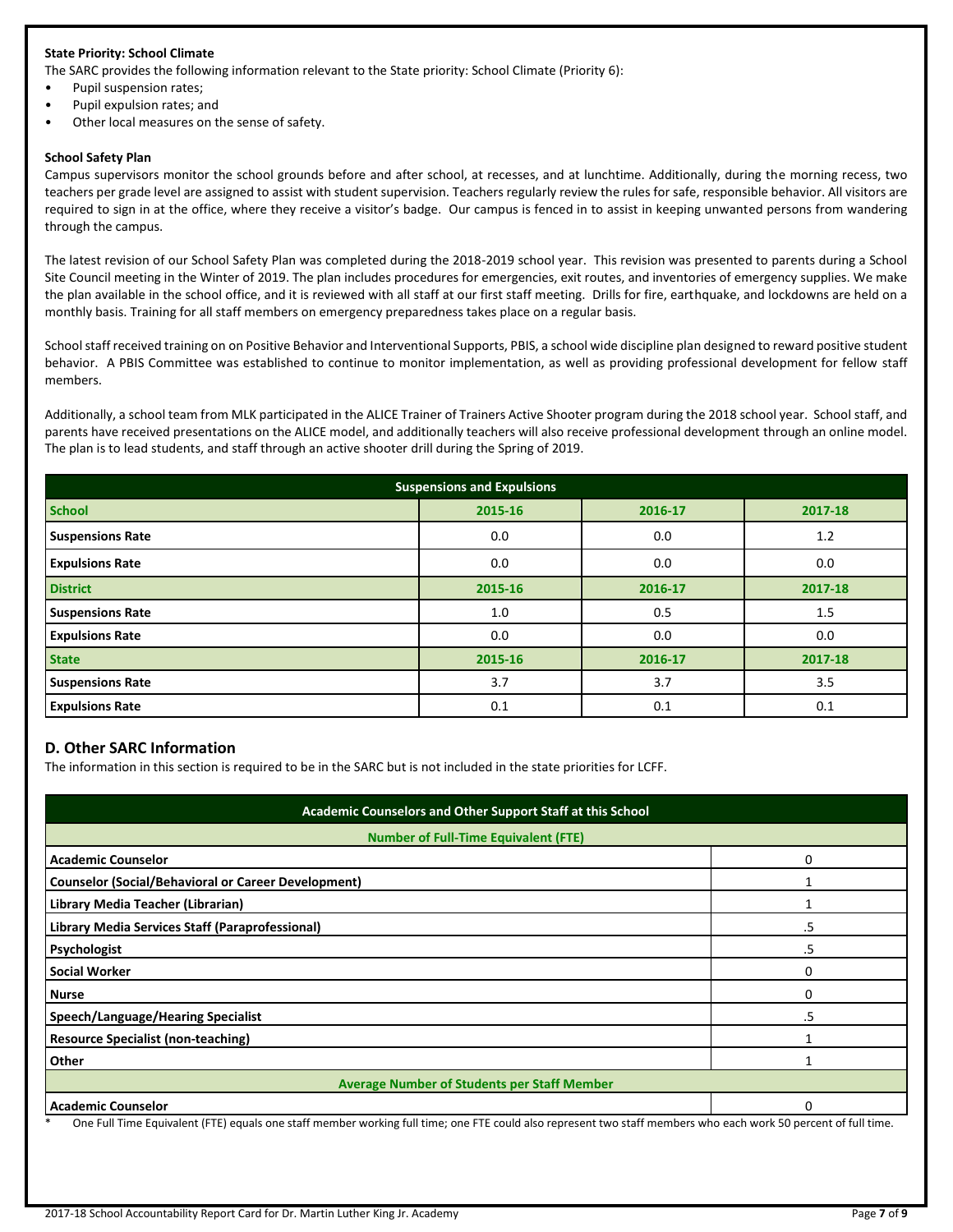|                | Average Class Size and Class Size Distribution (Elementary) |         |                           |                              |          |               |                 |                |   |                         |   |                |
|----------------|-------------------------------------------------------------|---------|---------------------------|------------------------------|----------|---------------|-----------------|----------------|---|-------------------------|---|----------------|
|                |                                                             |         |                           | <b>Number of Classrooms*</b> |          |               |                 |                |   |                         |   |                |
| Grade          |                                                             |         | <b>Average Class Size</b> |                              | $1 - 20$ |               | 21-32           |                |   | $33+$                   |   |                |
|                | 2015-16                                                     | 2016-17 | 2017-18                   | $2015 - 16$                  | 2016-17  | $2017 - 18$   | 2015-16 2016-17 |                |   | 2017-18 2015-16 2016-17 |   | 2017-18        |
| К              | 31                                                          | 27      | 25                        |                              |          | 1<br><b>L</b> | 3               | 4              | 3 |                         |   |                |
|                | 24                                                          | 24      | 21                        |                              | 1        | 3             | 4               | 3              |   |                         |   |                |
| $\overline{2}$ | 24                                                          | 24      | 24                        | 1                            |          |               | 3               | 4              | 4 |                         |   |                |
| 3              | 25                                                          | 24      | 29                        |                              |          |               | 4               | 4              | 3 |                         |   |                |
| 4              | 33                                                          | 32      | 31                        |                              |          |               |                 | 3              | 3 | $\overline{2}$          |   |                |
| 5              | 29                                                          | 31      | 32                        |                              |          |               | 2               |                |   |                         | 1 | $\overline{2}$ |
| 6              | 32                                                          | 25      | 30                        |                              |          |               | ᅩ               | $\overline{2}$ | 2 | 1                       |   |                |

Number of classes indicates how many classes fall into each size category (a range of total students per class).

#### **Professional Development provided for Teachers**

The major areas of professional development for teachers in the district for 2015-2016 included the following:

- Standards-based planning for instruction, learning and assessment, focused on Common Core State Standards, CCSS;
- 1:1 Technology Implementation (laptops, tablets, iPads);
- Phases of Close Reading;
- Bilingual Transference (for teachers facilitating Alternative Bilingual Education classes);
- Lesson Design and Engagement;
- Coaching Cycles (for Academic Coaches);
- Implementation of System 44/ Read 180 Program;
- Implementation of Engage NY ELA, and Engage NY Math;
- Learning Walks.

Professional development specific to Dr. Martin Luther King Jr. Academy included the following:

- High Leverage Strategies for CELDT preparation
- High Leverage Strategies for ELPAC preparation
- Unpacking of ELPAC Tasks to prepare for the ELPAC
- Evidence Based Questioning, and Close Reading strategies to support reading during the SBAC
- Write Up a Storm Writing Professional Development (10 days)
- MLK teachers received professional development in technology through the support of our on site Ed. Tech Liaison, Ms. Osorio. PD was held on a monthly basis based on teacher requests. Ms. Osorio also provided PD during Staff Meetings on items such as software implementation, and Google G Suite.
- Unpacking of English Language Arts, Mathematics, and English Language Development Standards

Professional development was delivered through grade level sessions during regular work days with release time for classroom teachers during Grade Level Team collaboration meetings, GLTs. There were an additional 5 days of Professional Development where teachers received training based on site specific needs developed through an online survey.

Teachers were supported by the site's Academic Instructional Coach through in class demonstration lessons, release days, and during GLTs.

The Alisal Union School District Educational Services Department provides ongoing opportunities for teacher training through a number of venues that includes online, after school, as well as some weekends.